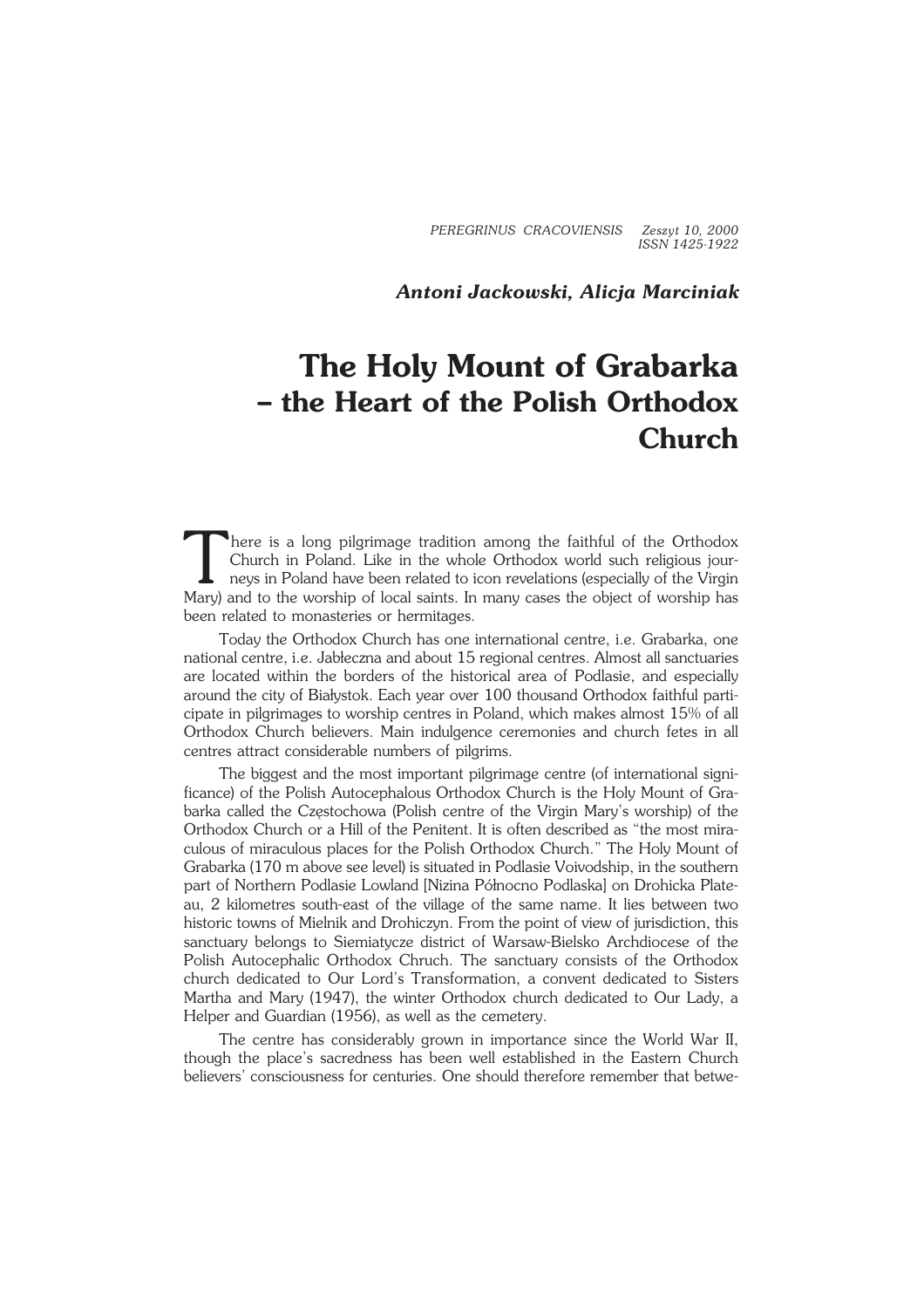

Surroundings of Mountain Grabarka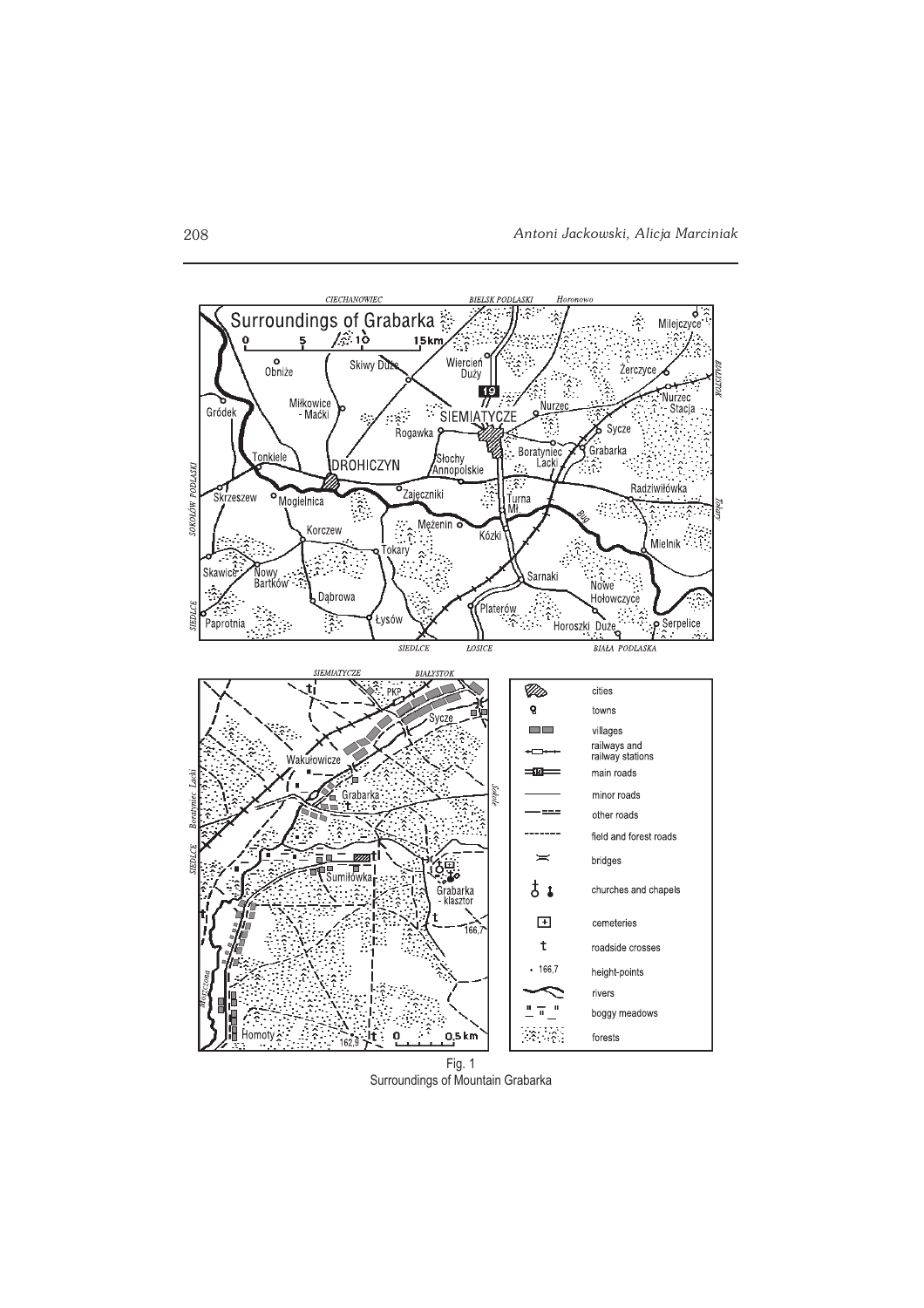en World War I and II the Orthodox Church had numerous sanctuaries within the borders of the Second Republic of Poland that were loca− ted a /o in Poczajów, Żyrowice, Ja− błeczna, Korc near Żytomierz, and earlier, before World War I also in Wirów near Sokołów Podlaski, in Supraśl or in Turkowice. Between World War I and II there were 9 monasteries and 5 convents. In the pre−war Poland there were about 5 million Orthodox Church believers. After World War II some of the sanc− tuaries found themselves in the East, i.e. on the grounds taken over by the Soviet Union, some other ones were closed down. Hence the gre− ater importance of the centres re− maining within the Polish borders. In such circumstances the Holy Mo− unt of Grabarka gained special me− aning.

After the war the number of the Orthodox Church believers drop−



Major Orthodox pilgrimage centres in Poland

ped to about 250 thousand in 1954. Today there are 600 thousand of them. Only one monastery remained in the post−war Poland and it was the one in Jabłeczna. Hence the decision to create a convent that was opened in 1947 on the Holy Mount of Grabarka (up to 1993 this was the only Orthodox convent in Poland). From the moment it was established on service has been held here every day. The faithful believe it is thanks to the service, which at times gathers crowds of pilgrims that the pilgrimage tradition was revived among the Orthodox believers in Poland. The morning service starts at five and lasts four hours. It covers morning prayers, canonical hours and the holy Liturgy. The lives of the saints are read always at lunch. In the evening there is an evening service. Before the nuns go to rest they read evening prayers and they all ask mutual forgiveness of their faults. Apart from Friday and Wednesday the nuns fast also on Monday which is a day of angels and all heavenly hosts. The nuns never eat meat. The congregation is based on St. Basil the Great's rule.

The date and circumstances of the Holy Mount sanctuary's foundation are not really known. There are two parallel traditions related to the fact. One is connected to the worship of the miraculous icon of Christ the Saviour. The tradition says the icon (no longer in existence) used to be kept on the Mount of Grabarka for centu−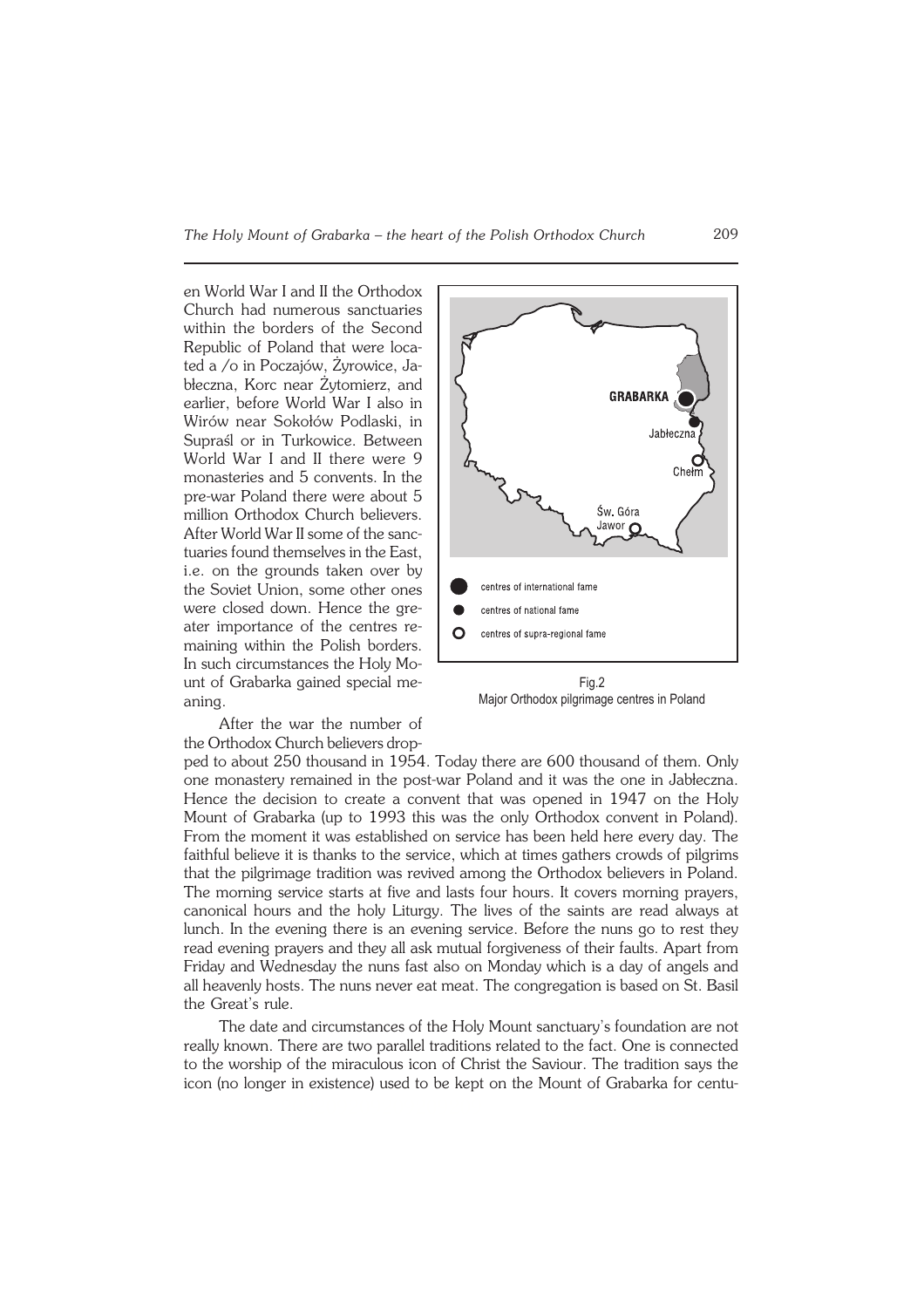ries. Let us mention that the beginnings of Christianity in this area were closely related to the Eastern order and influenced by Ruthenian – Byzantine culture. Christianity reached Podlasie first via the State of Kiev. At he turn of the  $11<sup>th</sup>$  and  $12<sup>th</sup>$  centuries the land was in the hands of Ruthenian dukes. In the  $12<sup>th</sup>$  century Ruthenian settlements sprang up between the rivers of Bug and Narew. The towns of Drohiczyn, Mielnik, Bielsk and Suraż became important Eastern Christian Church centres. Since the area played a significant role in the development of the Ortho− dox Church the historians of the Church suggest that it is not a coincidence that the Holy Mount is located just here. The Orthodox Church faithful believe that the beginnings of the place date back to the turn of the  $12<sup>th</sup>$  and  $13<sup>th</sup>$  centuries. A legend of that time mentions a Virgin Mary Orthodox church existing already in 1240 in the nearby town of Mielnik (obout 30 km south−east of today's Mount of Grabarka). In the church there was a miraculous icon allegedly fished out from the River of Bug. The icon depicts the Transfiguration of Christ.<sup>1</sup> Let us remember that in the Eastern tradition the Holiday of Christ's Transfiguration is celebrated particu− larly solemnly. It is one of "the twelve great holidays" of the year. In 1259 the land was invaded by the Tartars who destroyed settlements and robbed and murdered people. At that time the faithful gathered at the miraculous icon to beg for rescue. Even King Daniel of Halich with his court came then to the icon of Christ the Saviour. The townsmen escaping from the Tartars found shelter in the Mielnicka Primeval Forest. They took the miraculous icon with them. The legend goes on to say that the icon was miraculously carried to the Mount of Grabarka and hidden there. In effect there are suppositions that there must have been a monastery or a hermitage at Grabarka at the time. The hypothesis concerning the miraculous icon's being kept here is indirectly corroborated by the fact that the Orthodox church erected here got the name of the Transfiguration of Christ and the holiday of Christ the Saviour has for centuries been the major indulgence fete celebrated in the sanctuary. Moreover, there is no doubt that in  $14<sup>th</sup> - 17<sup>th</sup>$  centuries the worship of the icon of the Saviour was very popular along the banks of the River of Bug. The lot of the miraculous icon itself is not known. The image has probably vanished. But the grace of God is still present at the Holy Mount of Grabarka.

The other tradition says the centre dates back to the 18<sup>th</sup> century and is related to the cholera epidemic that broke out in the nearby Siemiatycze in 1710 (histo− rians point rather to the plague epidemic that smote Polish land at the time, bro− ught by the troops fighting in the Northern War of 1700−1721). Thus a citizen of the town of Siemiatycze, a member of the Uniate Church, is said to have had a vision while asleep from which he found out that he could be saved from death if he made a great cross and carried it to the nearby hill and if he drank water from the spring up there. The local rector took his parishioner's dream for God's revelation and brought the townsmen up the hill covered with pine trees. There was a stream at the foot of the hill. Those who drank of the water did not die of cholera. They were the only survivors from the epidemic. To thank God for the salvation and for his grace the faithful built an Uniate church at the site and called it a Chapel of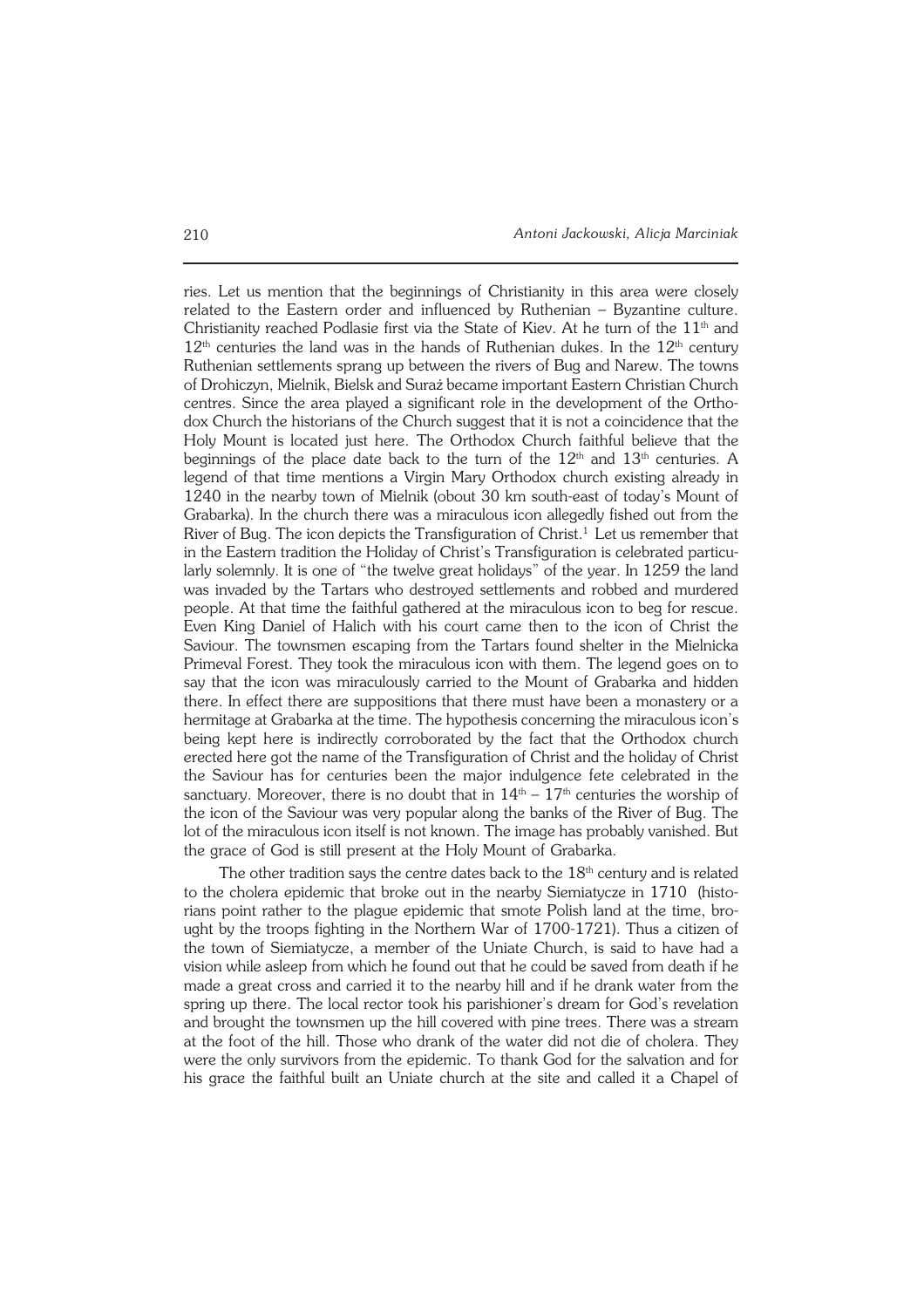Christ the Saviour. Today it is difficult to establish what and to what extent influenced the selection of the place as one famous for miracles. Should it be true that in the old days people used to bury the victims of Tartar invasions and of the epidemic here, the mountain became a place where prayers for the dead were offered. In this way it became a sacred place and the local people still believe in the past existence of a worship centre here. An analysis of many legends of Pod− lasie area provides us with certain motifs – prophecies that played an important role in the creation of the places of worship. It is usually a mountain – a place of reve− lation – with some typical attributes like water, stream – a symbol of purity, purifi− cation from sins, and cross as a symbol of Christ's Passion. It was a desolate area at the time. Archaeological research and historical sources point to the fact that up till the  $15<sup>th</sup> - 16<sup>th</sup>$  century there were no settlements in the vicinity of the to− day's Mount Grabarka. The first docu− ment to mention a chapel on Grabarka dates back only to 1789 and it concerns



The Holy Mount of Grabarka – the New Orthodox Church

the then newly erected structure in the place of the old temple. The village of Grabarka from which the Holy Mount and the Uniate church derive their name was probably set up at the end of the  $16<sup>th</sup>$  century. Its name stems from the Ruthenian word *"hrabar"* – digger, gravedigger.

In 1789 the old Uniate church was replaced by a new sacred building. Until the liquidations by the Brest Union in 1839 the church was a branch of a Uniate Church parish in Siemiatycze. After 1839 the temple became the property of the Orthodox Church. However, it was gradually falling into disrepair. Its renovation and extension was done only between the years 1884-1895. Already in the 18<sup>th</sup> century the Holy Mount was a famous worship centre which gathered numerous believers, especially during the Transfiguration Holiday. It was at that time that the tradition of pilgrimage with penitent crosses was established. Hence the other name of the place: the Hill of the Penitent. Both the faithful of the Latin and the Eastern order took part in the pilgrimages during the Transfiguration Holiday. The votive crosses they brought, varying in size, were consecrated and put down around the temple. They gave rise to the present "forest of crosses." Thus the crosses became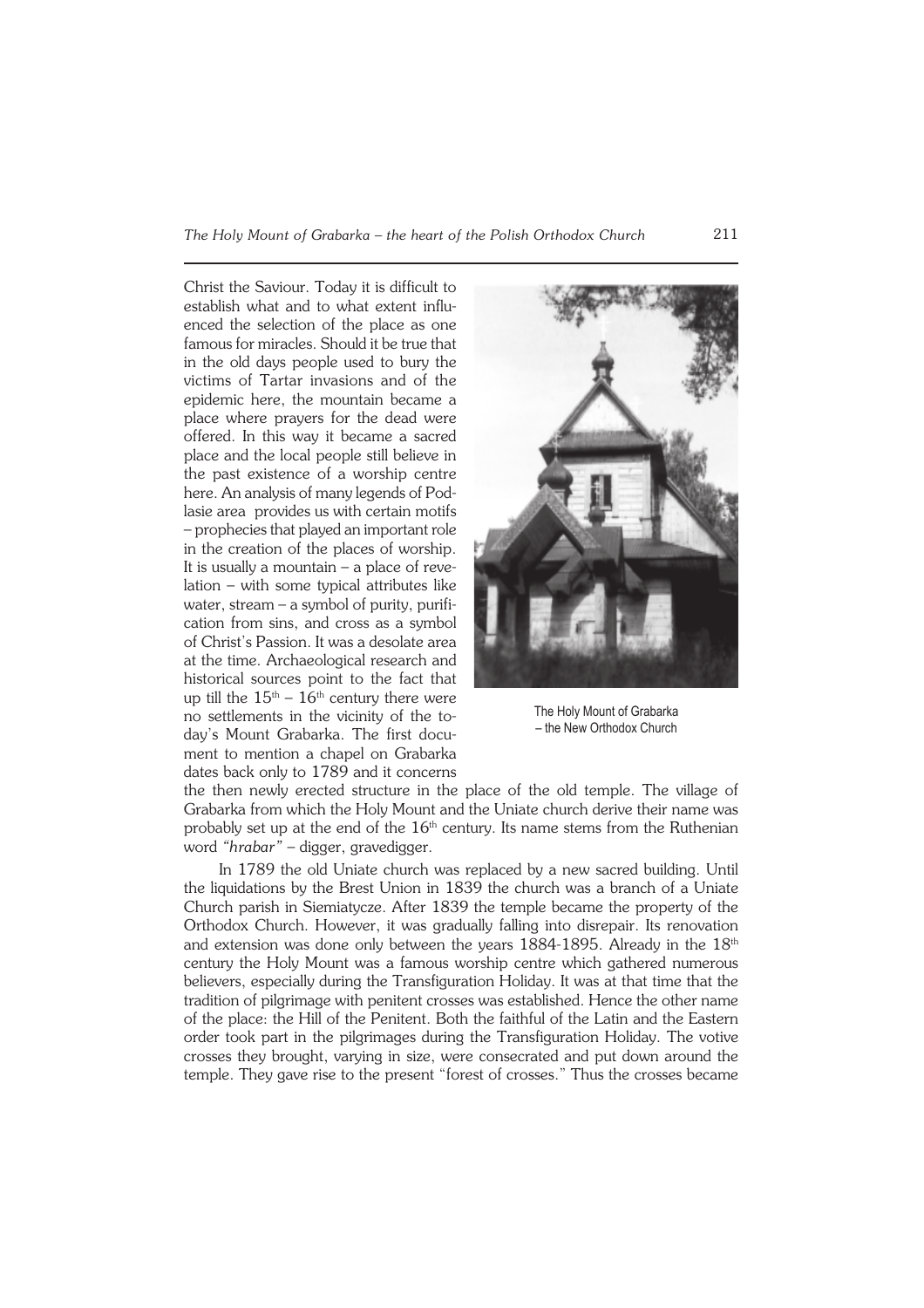a characteristic differentiating symbol of Grabarka. Between World War I and II the Orthodox church on the Hill of the Penitent played the role of a chapel for the cemetery that existed here already in the 19<sup>th</sup> century. In 1947, after the convent was set up, the church became its temple. In 1982 a parish was established at the convent and it encompassed 9 neighbouring villages. Unfortunately the historic Orthodox church was put on fire on July 12, 1990 and it burnt to the ground. A rich collection of icons (a  $/ o$  an icon of the Holy Trinity of the 17<sup>th</sup> century), an the altar of the Holy Trinity dating back to the  $1<sup>st</sup>$  half of the  $18<sup>th</sup>$  century as well as liturgical books were all burnt. The bells melted. The only object to be rescued was a Baroque Evangeliarium of 1735 printed in Moscow, the most valuable book on Grabarka, and the icon of St. Nicholas the Wonder−Worker. The same year, during the Transfiguration Holiday on August 19, a cornerstone was laid under a new church which was rebuilt as a brick building. The Catholics joined the Orthodox community in the effort to reconstruct the temple. Pope John Paul II did also donate some funds for the purpose. The church's reconstruction was a difficult task as there was no complete documentation of the object. The new Orthodox church is thus not an accurate "repetition" of the old one. It is just its "approximation." The outer appearance of the church changed little. To refer to the architecture of the old church the outer new brick walls were covered with wood.

South of the Holy Mount's top, behind the "forest of crosses" there is a monastic complex of St. Martha and Magdalene's monastery. The small wooden winter church under the invocation of the Mother of God's icon "Joy for All the Downhearted" (*Wsiech Skorbiaszczych Radost'*) was built in 1956. The new mo− nastery together with the refectory and St. Barbara's chapel were built between 1978-1980. Within the last dozen or so years a spacious brick building was erected. It encompasses a presbytery and a new refectory as well as a pilgrim's house (1989). The monastic complex includes also two cemeteries.

The "forest of crosses" surrounding the church from three sides (from the North, East and South) has fortunately survived the fire. The peculiar "forest" is made up of rows of crosses of various size, both Catholic and Orthodox, partly hidden among the trees. Most of the crosses are made of wood but there are also stone or metal ones. The "forest" is very dense and the number of crosses is estimated at over six thousand. Hence Grabarka's another name – the "Mount of Six Thousand Crosses." The oldest preserved ones date back to the  $19<sup>th</sup>$  century. Each year pilgrims put down about a hundred new crosses. They vary in size as, according to the tradition, the size of cross depended on the "size" of one's illness, suffering or thankfulness. The crosses have the same function as the Catholic voti− ve offerings. The cross of the Eastern Church has three crossbeams. There used to be the Pilat's verdict *"Jesus of Nazareth, King of the Jews"* on the upper beam. The bottom one was a footstool that was to support the hanged person's feet for the purpose of prolonging the torment. The bottom beam slants. According to the tradition the footstool tilted at Christ's death. A cross should be made from the whole cut tree as it symbolises sacrifice which it can not be incomplete. The choice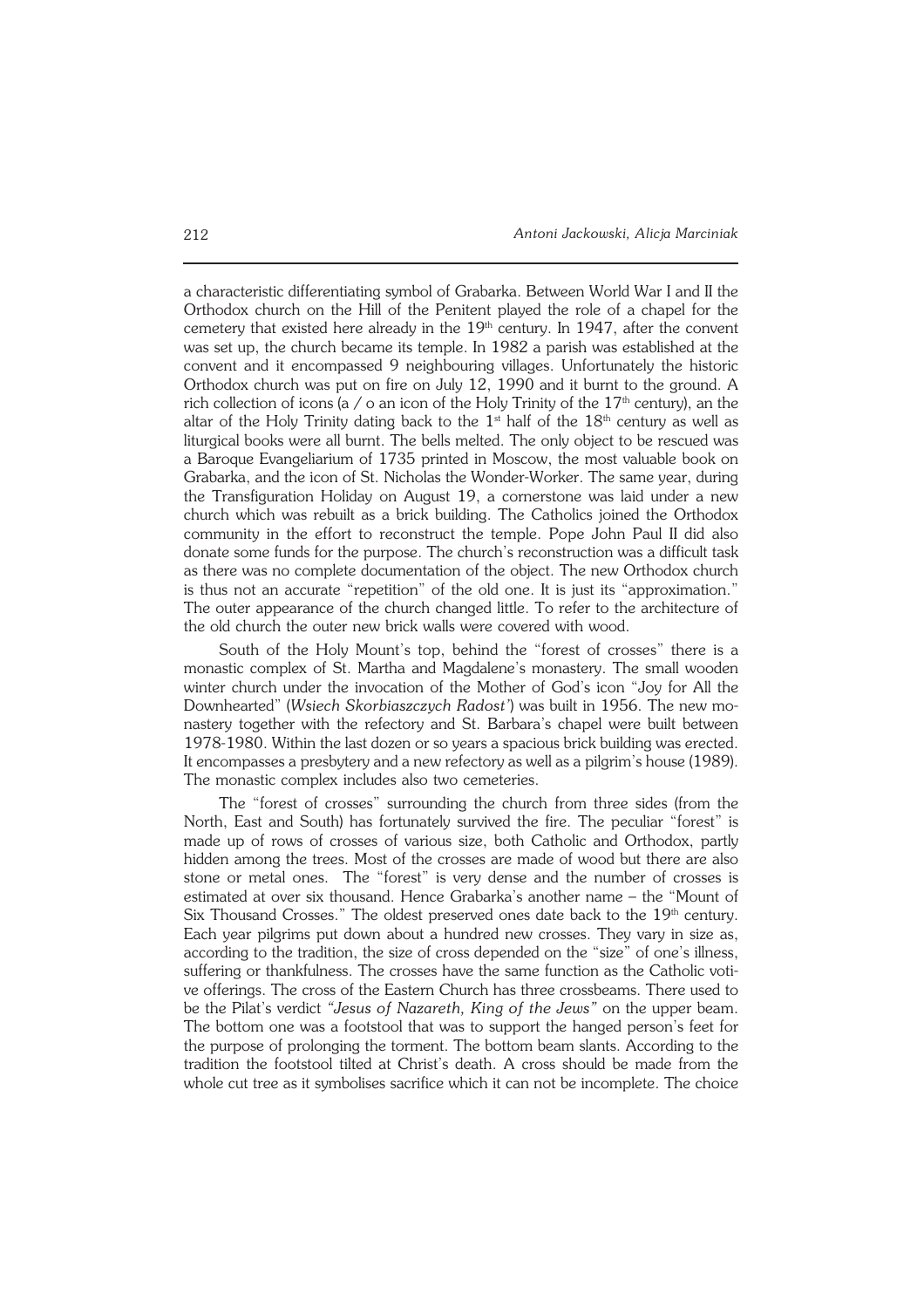

The Holy Mount of Grabarka – the Hill of the Crosses

of the tree can not be random either. For instance, a cross can not be made of aspen as this was the tree on which, according to the tradition, Judas hang himself. In the past crosses were tall, up to several meters. They were prepared by the whole community of a given place. Today they are rather short. They are often nailed to trees. Usually there is a votive inscription on such a cross. There are beautiful epitaphs written in the Cyrillic alphabet. Some crosses have little glassed indentations containing a photograph, a holy picture or a piece of paper with a prayer intention on it. A number of crosses are girded with colourful bands. According to the Orthodox tradition they symbolise Mary's tying Christ hanging on the cross with a colourful cloth. There are instances, though scarcer and scarcer, of tying to the crosses pieces of white linen with some patterns cut out. It is a custom dating back to pagan times and it symbolises a fee for the dead person's soul. It should be mentioned that the colourful bands grace also the grave crosses on the cemetery located on the hill. The "forest of crosses" on the Holy Mount of Grabarka is the only place of the type in Poland where there are otherwise so many of these religio− us symbols.

The faithful come to the Holy Mount of Grabarka all year long. However, the most important ceremonies relate to the Christ's Transfiguration Holiday which is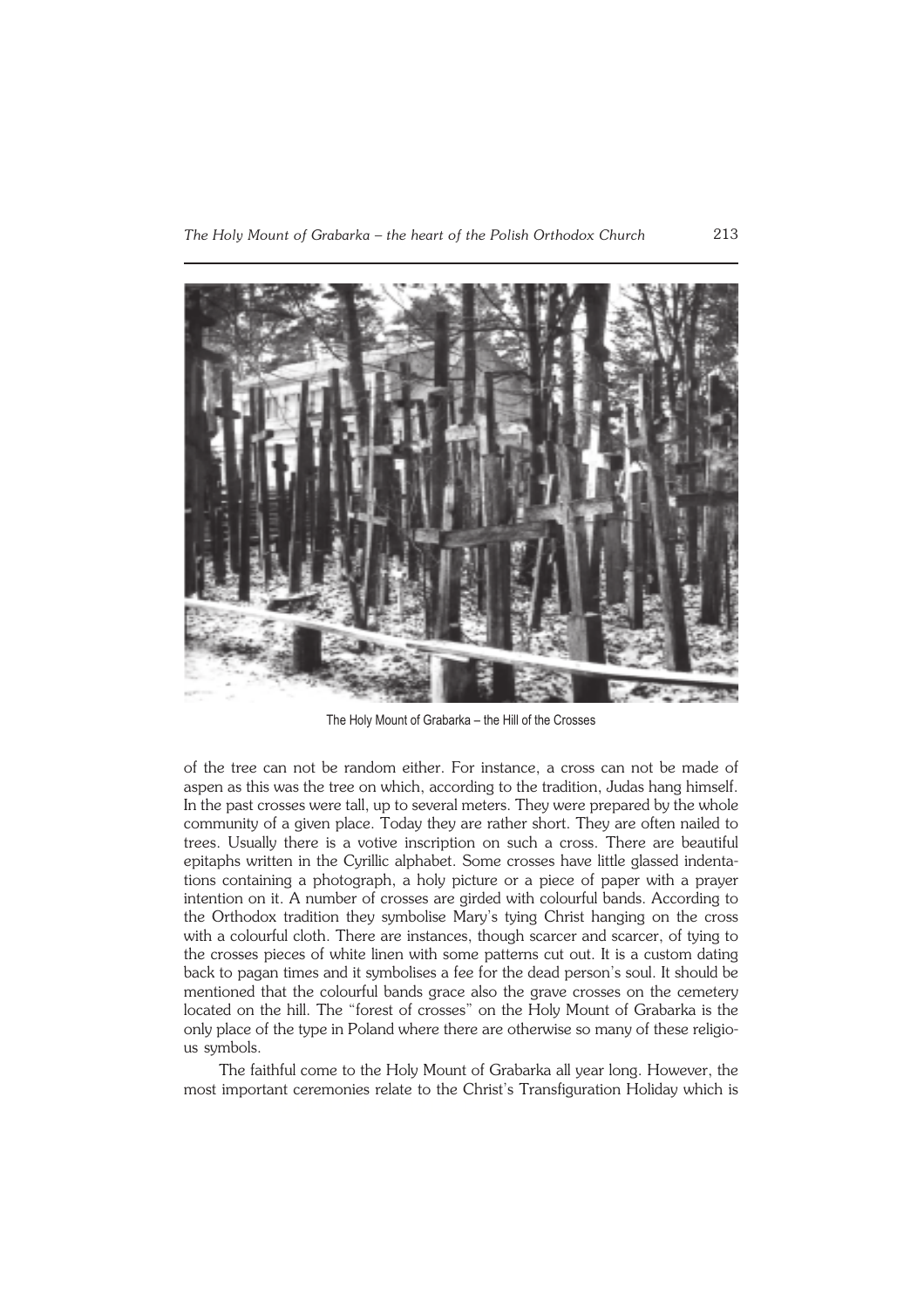held on August 19 (according to the Julian calendar on August 6). The ceremony starts on the holiday's eve at 6 p.m. and lasts all night and day. The members of the Synod of the Polish Autocephalous Orthodox Church with their Metropolitan come here for the ceremony. Each year the indulgence fete gathers several dozen tho− usand pilgrims from all around Poland and recently also from abroad (mainly from Belarus, Ukraine, Finland, Hungary.) There are also Uniate Church and Catholic Church believers. The folk name of the holiday is *Spas*. According to the legend God sent two saints from heaven: St. Roch and St. Spas. Roch was to go to the Polish and Spas to the Ruthenian. Roch came down to the earth on August 16 and became the patron of animals and Spas came on August 19 and became the patron of people. To commemorate the event August 19 was declared a holiday. The pilgrims coming to the Holy Mount of Grabarka head first for the miraculous spring at the mountain's foot, where they drink of the water and make a sign of cross before and after drinking. They also draw the miraculous water to bottles and take it home. They wash their faces and sore places with special linen handkerchiefs soaked in the water from a nearby stream. The tradition says the water from the stream does not only heal but it also purifies from sins. That is why the pilgrims leave the used wet handkerchiefs on the riverside, thus leaving there their illnesses and sins behind. After this ritual ablution usually accompanied by prayers the pil− grims go up (often on their knees and with a cross on their back) the hill, towards the Orthodox church. Before they put down their cross many people walk around the church three times. While the people put down their cross the priest prays and then consecrates their cross and the pilgrims themselves. After he goes away the pilgrim stays at the cross for a while and offers thankful or imploring prayers. In the solemn procession, apart from the crosses, the faithful bring icons worshiped by the Orthodox believers.

Because of the small capacity of the church all the holiday services are held outside. The faithful stand around the temple on the Holy Mount's slopes, among the crosses and trees, on the cemetery. On August 18 solemn Vespers open the Transfiguration Holiday indulgence fete. They start at 6 p.m. (according to the Bible day starts after the sunset). They last more or less for two hours and are usually held by the Metropolitan of the Orthodox Church in Poland accompanied by bishops and numerous clergymen. According to a very old tradition a solemn service is held at midnight at the graves in the graveyard (*Panichida*). This is a way to emphasise the unity of the world of the living and the world of the dead. The faithful sing *"Hospodi, miłosti nieizreczennaja, upokoj duszu usopszych rab Two− ich"* ("Most merciful Lord let your souls rest in peace"). Then they pray for the dead patriarchs, metropolitans, bishops, presbyters, deacons, as well as suicides and those who are forgotten by all. Then there are subsequent holy Liturgies during which thousands of believers take the holy Communion. In between the services the pilgrims sit around the church, among the crosses on which there are small candles burning. They tend to sit in groups that often correspond to their village or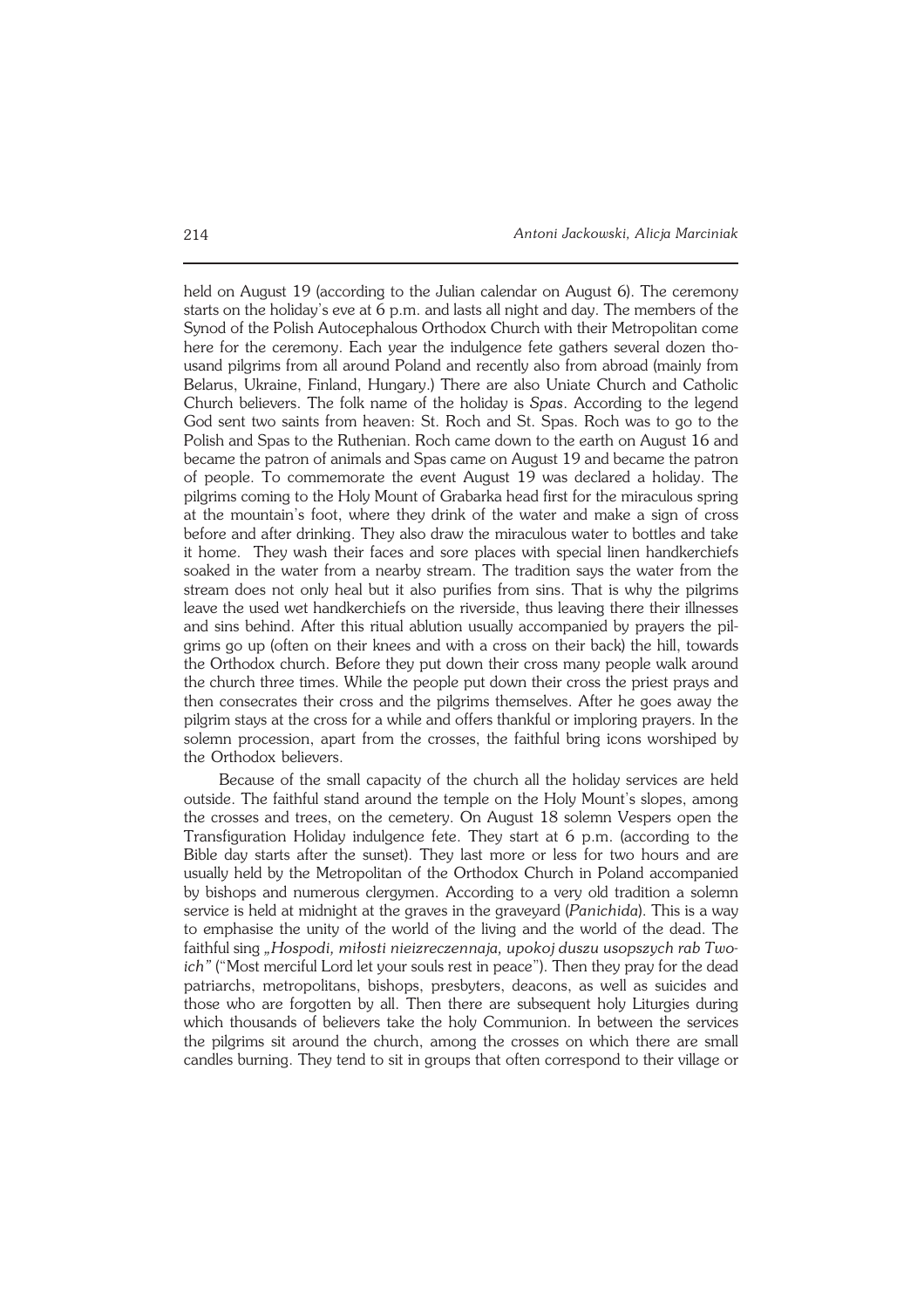family communities. After a short meal they sing hymns related to the Transfigura− tion Holiday, the Holy Mount of Grabarka, the cult of the Virgin Mary, the legends about the saints, hymns prophesising the end of the world or hymns about God's goodness. The whole hill changes at the time into a great temple gathering several dozen thousand believers. At the temple itself there are confession tables with the Gospel and Cross (the visible signs of God's omnipresence) for those who want to take the holy Communion during the Great Liturgy and to whom the pilgrimage to the Holy Mount is often a way of repentance for their sins. During the intermission the pilgrims prepare cards with the names of their relatives who are dead and give them to the ministers to mention the persons during the prayers. For many pilgrims that "holy night" is the most important part of the indulgence ceremonies connec− ted with the Holiday of Spas. They spend it on prayers, contemplation and vigil.

From the theological point of view the most important event during the cere− mony is the Great Liturgy (*obiednia*) – the holy mass (*Suma*) lasting from 10 a.m. till 2 p.m. It is celebrated by the Metropolitan and bishops. The liturgical hymns convey all the events on the Mount of Tabor: Christ praying, the apostles falling asleep, the shining figure of the Saviour, Moses and Elijah talking to Christ, the disciples' fear, the voice of God the Father. Fruit and cereal ears brought by far− mers are consecrated during the ceremony. It is a very old custom whose equivalent in the Roman Catholic Church in Poland is the ceremony related to the Virgin Mary the Floral (August 15, The Virgin Mary Assumption Day) The faithful try to keep the folk custom allowing them to eat the fruit only after the Lord's Transfiguration Holiday. The holy mass ends with a sermon by the Metropolitan on the essence of the participation in the pilgrimage to the Holy Mount of Grabarka and blessing given to all the pilgrims.

The Lord's Transfiguration Holiday on Grabarka is not only about religious but also about secular ceremonies. At the mountain's foot, behind the stream tra− ders put up their stalls and sell devotional articles, publications, sweets, fruit, toys. For many people this is an opportunity to socialise and play. Thus Grabarka is a typical example of two parallel spheres functioning side by side: *sacrum* and *profa− num*, accompanied by religious and folk traditions.

From 1986 on more and more foot pilgrimages come to celebrate the Transfiguration Holiday here. The first pilgrimage took off from Zabudłów. Since 1988 people come here on foot from Białystok (over 100 km), and since 1993 from the Orthodox town of Jabłeczna (a place second to Grabarka in terms of religious worship of the Orthodox believers in Poland.) Foot pilgrimages come here also from other towns and villages in the Eastern Poland (a /o from Lublin) as well as from the Belarussian towns of Grodno and Minsk.

The course of the August pilgrimage has not changed much for over one hundred years. In 1866 chronicler Kwiercetuś described the Lord's Transfiguration ceremony on Grabarka in *Litovskije Jeparchalnyje Viedomosti* magazine in the following way: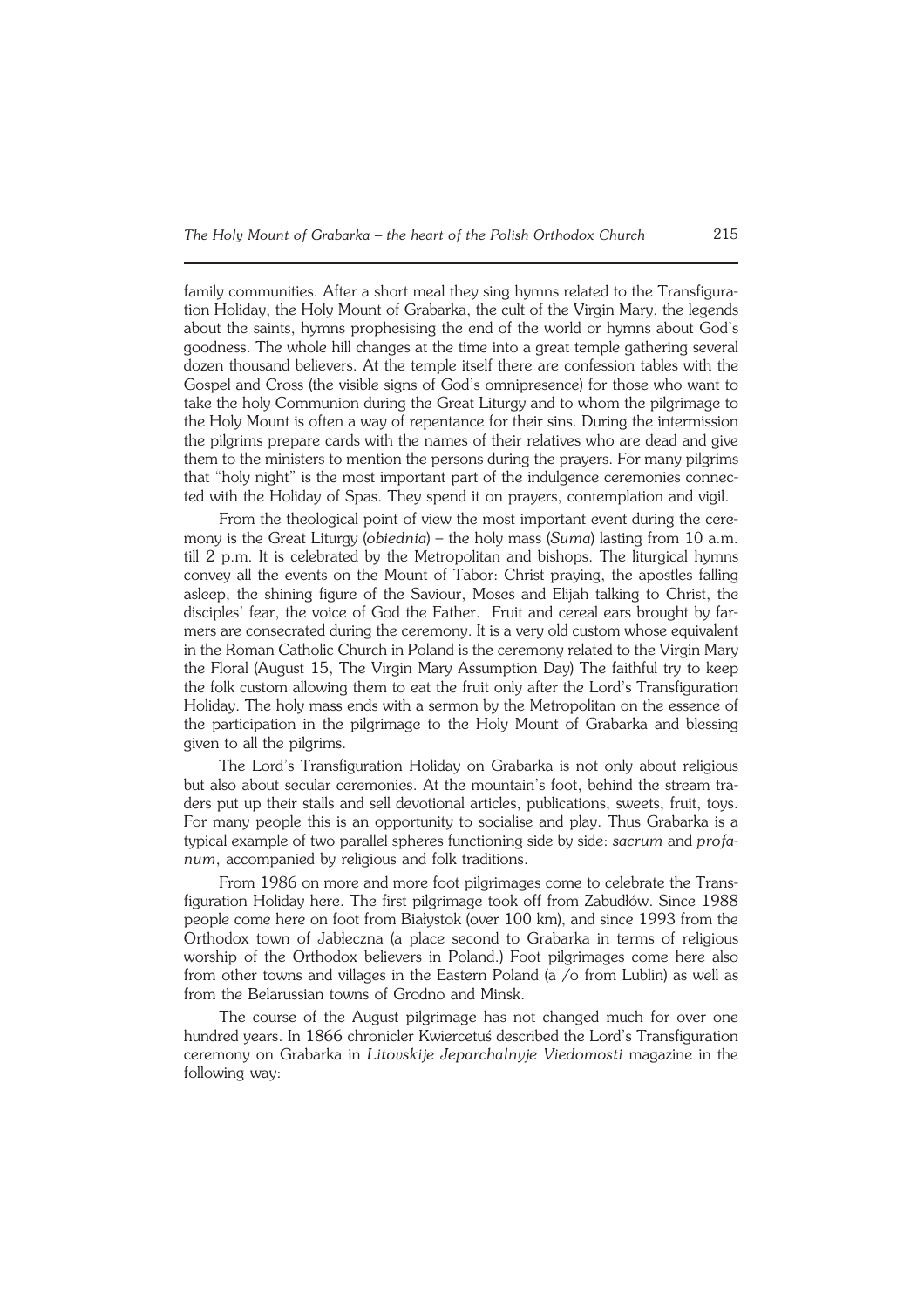

The Pilgrimages on the Holy Mount of Grabarka

*"Several thousand people: the weak, suffering, ill and healthy both Ortho− dox and Catholic come here on August 6* [according to the Julian calendar; nowa− days it is August 19], *the Lord's Transfiguration Holiday, and many (if they come with true faith) are healed. This is a sacred place."*

And he goes on to say: "*There are thousands of the faithful around the temple but there is no hum or shout.* [...] *Around the church (because of the lack of room) the Orthodox clergy from the neighbouring parishes, full of reverence and fear of God, offers molebens, akathists* [special prayers] *for health for the living and for peace of soul for the dead. The Liturgy in the church itself lasts from 10 o'clock till 1 o'clock. The forest echoes the church hymns. It is next to impossible to get into the church. It is better to come earlier and take a seat."* And he adds: *"The church is wooden, very poor but famous for its agedness and miraculous healings from various ailments among those who come here with faith."*<sup>2</sup> Between World War I and II services on the Holy Mount of Grabarka were held several times a year, and especially during Spas.

In the past the majority of pilgrims to the Holy Mount of Grabarka were elderly people. However for over 20 years more and more young Orthodox belie− vers have taken part in the pilgrimages. Thanks to the activity of the Theologian Circle of the Orthodox Theological Schools and the Orthodox Youth Guild young people come to the Holy Mount of Grabarka several times a year. The meetings aim at young people's integration and they include religious discussion and com−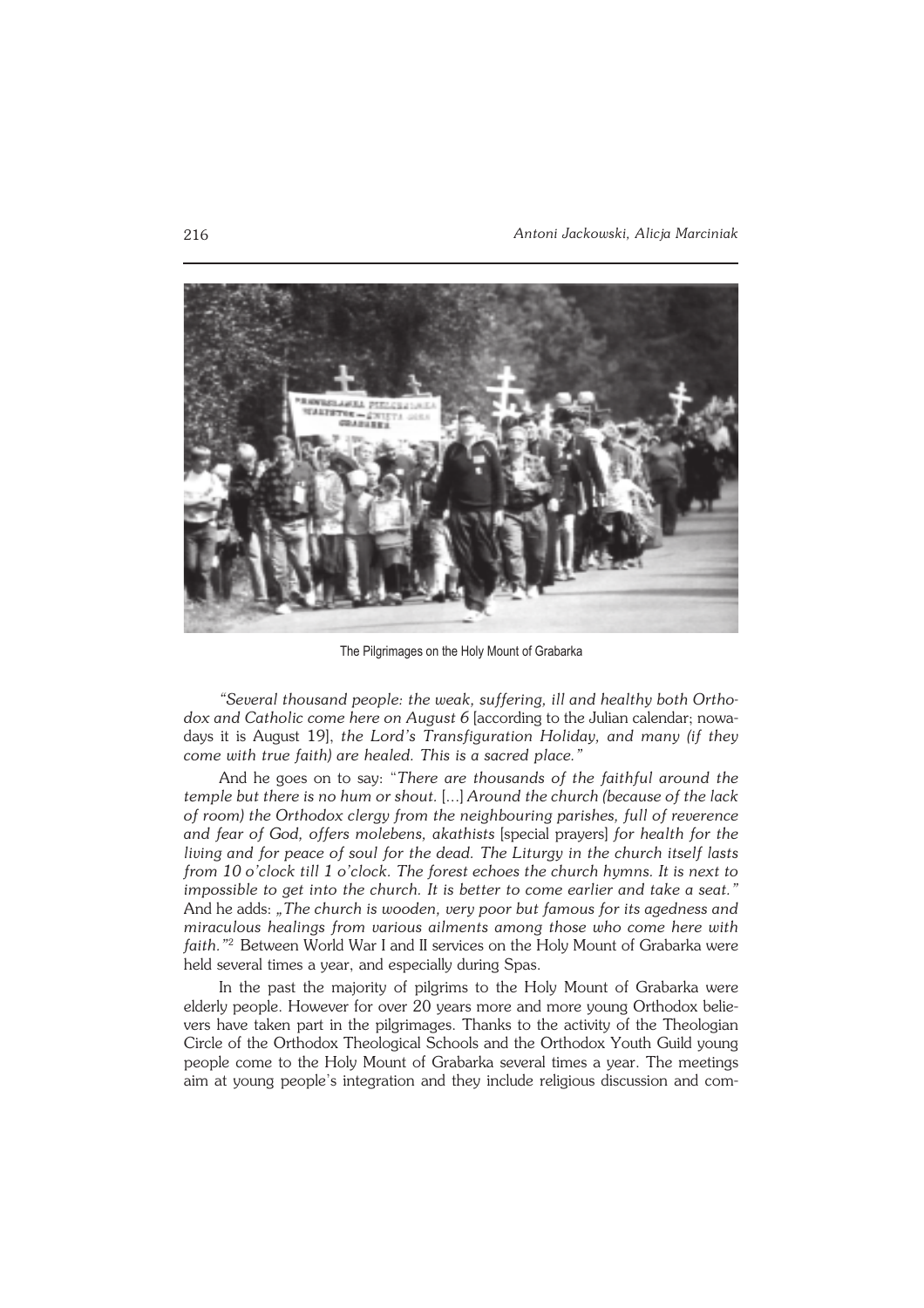mon prayer. The most famous is the meeting held at the end of May and it usually coincides with the annual Days of Orthodox Church Music in the nearby town of Hajnówka. Hundreds of young people from Poland and other European countries come to the Holy Mount at the time. For twenty years the May pilgrimage has developed its specific pattern. It starts with the Friday Vespers (*wieczernia*) and the consecration of water at the well. Friday night is also the time to put down and consecrate a votive cross. Then a service is held at the graves of the dead (*panichi− da*). Saturday starts with the liturgy and ends with the Vespers and a great common bonfire. The climax of the meeting is the Sunday Eucharist. During the intermis− sions there are discussions or artistic performances. Foreign participants of the pilgrimage come from many European countries and some of them happen to come even from other continents. Thanks to the participation of the Catholic and Protestant youth the meetings are ecumenical in nature.

In addition many faithful come here on November 6 for the Holiday of the Mother of God's icon *Joy for All the Downhearted* and on January 19 for the water consecration ceremony, the so−called Jordan to commemorate the Lord's baptism.

The Holy Mount of Grabarka is the heart of the Polish Orthodox Church. More and more often it becomes a special place for those who seek silence, who desire to understand their place in the world. Contemporary pilgrims identify Grabarka with a *"symbol of prayer and conversation with God."* The majority of participants treat the pilgrimage as an expression of their faith and beliefs, and most of all as an opportunity to commune in this special place with the *sacrum.* A young girl says: *"Grabarka has such an irresistible charm. When you come here you leave your problems behind. Everything here gets in a way a different di− mension."*

Despite many adversities this holy place has remained a place of God's pre− sence and of reconciliation among men. Like centuries ago the ill, the sorrowful and those who seek reassurance and consolation will keep on coming here in the future with thankful prayers. They will carry their crosses to put them down on the Holy Mount for various intentions. The monastery's chronicle records many human tragedies written with somebody's hand and the same number of joy and thanksgiving for the miracle of God's grace. Grace that the people in need expe− rience regardless of their religious denomination.

## **References:**

The Biblical Holiday of Transfiguration is related to the Mount of Tabor where apostles Peter, Jacob and John saw Christ talking to Moses and Elijah.

<sup>2</sup> M. Dolecki, A. Radziukiewicz, *Święta Góra Grabarka* [The Holy Mount of Grabarka]*,* Białystok 1995 Orthdruk pp. 15−16.